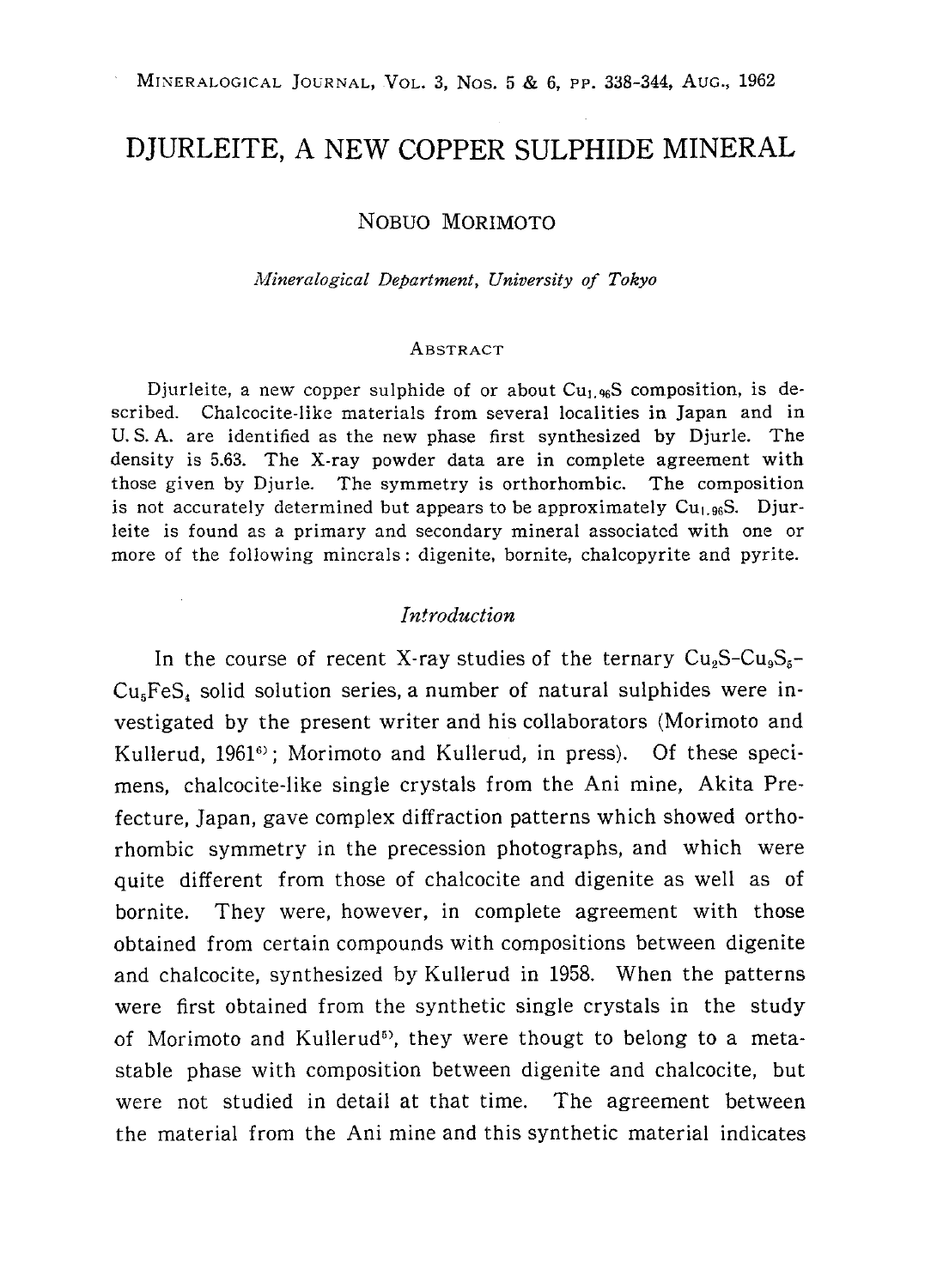that this phase also occurs in nature. Greig (private communication) suggested that the Ani mine material might be the new phase of composition  $Cu_{1.96}S$  (Djurle, 1958)<sup>2)</sup>.

So far materials from five localities, including the Ani mine, have been identified as  $Cu<sub>1.96</sub>S$ . These localities are the Osarizawa mine, Akita, the Rendaiji mine, Shizuoka, and the Nakauri mine, Shizuoka, all in Japan, and the Leonard mine, Butte, Montana, U. S. A. The writer proposes to give the name djurleite to this new mineral after S. Djurle who first synthesized the compound\*.

## Occurrence and mineral association

The specimens from the Ani mine, collected by Aoki and supplied by Sakurai, are single crystals of euhedral forms growing on quartz. The crystals appear to have grown directly by deposition from a solution as a primary mineral.

limbo<sup>3)</sup> studied the material from the Osarizawa mine and identified it as harrisite<sup>1</sup>, which he believed on the basis of morphology, cleavege and blow pipe experiments, to be a pseudomorph of chalcocite after galena. The mineral occurs in aggregates of cube crystals with small octahedral faces showing galena-like cleavages. Some of the large crystals are 2cm. long. The "single" crystals, however, con sist of fine crystallites, apparently pseudomorphs after galena. The colour is dark lead-grey and bluish black. The density determined pycnometrically is 5.63.

The specimen from the Leonard mine (U. S. National Museum No. R-9925) was supplied by Switzer in 1959, and is labelled as chalco cite. It consists of aggregates of fine crystallites and is associated with digenite, bornite and very small amounts of chalcopyrite.

The specimen from the Rendaiji mine is found in "chalcocite"quartz ore in the form of minute lamellar aggregates with digenite.

<sup>\*</sup> Eugene H. Roseboom, Jr. (Am. Mineral., in press) independently has found the same mineral from a number of localities. He and the writer have agreed to use the name djurleite.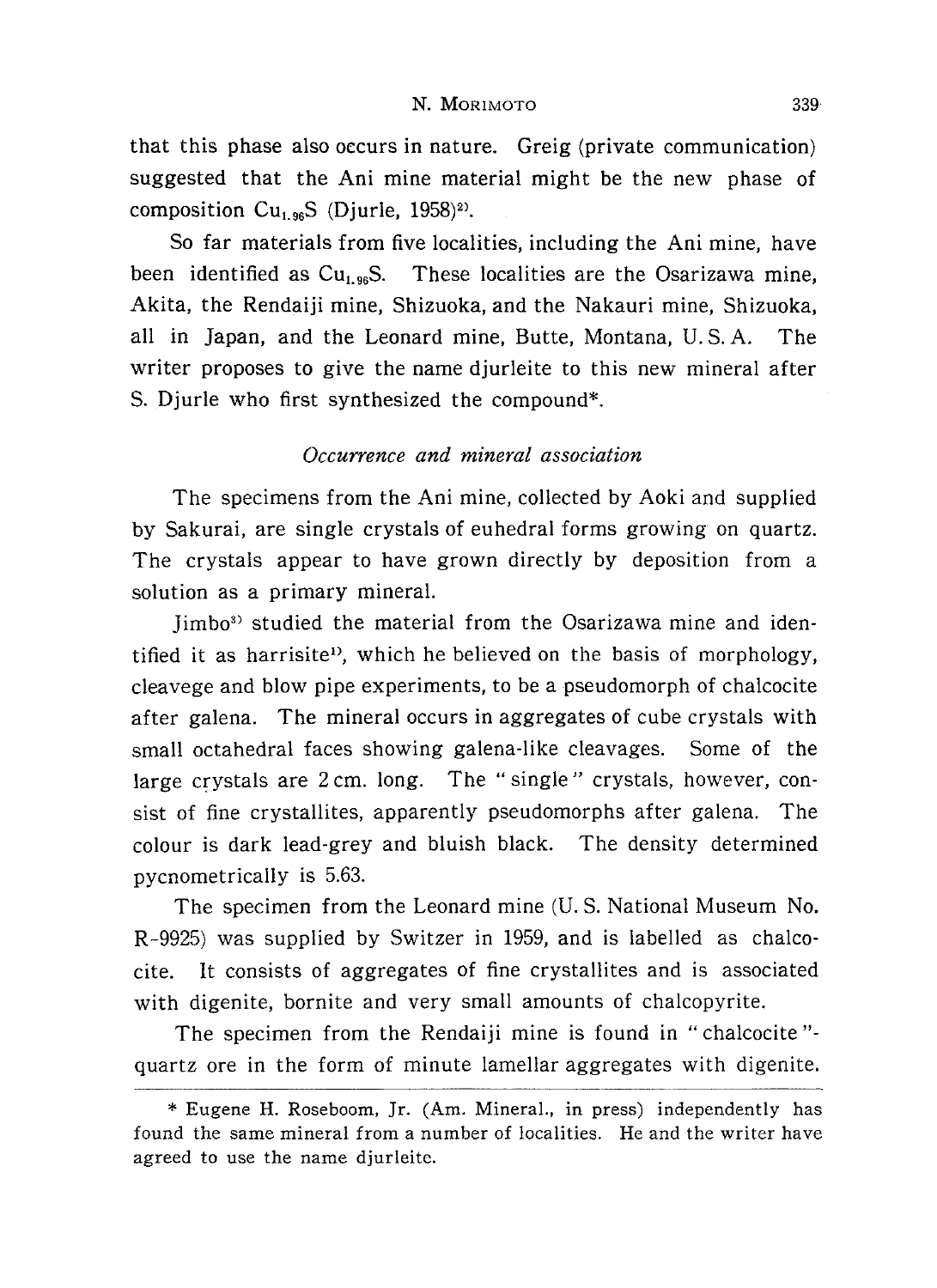| $\mathbf{1}$         |                  | $\boldsymbol{2}$         |                            | 3                    |                  | 4               |                  | 5                    |                  |
|----------------------|------------------|--------------------------|----------------------------|----------------------|------------------|-----------------|------------------|----------------------|------------------|
| $d(\AA)$             | $\boldsymbol{I}$ | $d(\text{\AA})$          | $\boldsymbol{I}$           | $d(\AA)$             | $\boldsymbol{I}$ | $d(\text{\AA})$ | $\boldsymbol{I}$ | $d(\AA)$             | $\boldsymbol{I}$ |
| 4.29                 | W                | 4.30                     | 10                         | 4.31<br>4.10         | $\bf 6$<br>6     | 4,29            | $\boldsymbol{6}$ |                      |                  |
| 3.89<br>3.75         | w<br>m           | 3.89<br>3.75             | 16<br>13                   | 3.77                 | 10               | 3.76            | 6                | 3.73<br>3.66         | 32<br>17         |
| 3.58<br>3.38         | w<br>m           | 3.60<br>3.38             | 10<br>33                   | 3.39                 | 31               | 3.38            | 25               | 3.60<br>3.37<br>3.31 | 20<br>17<br>50   |
| 3.28<br>3.19<br>3.10 | W<br>w<br>W      | 3.27<br>3.19<br>3.09     | $\overline{7}$<br>16<br>10 | 3.29<br>3.20<br>3.10 | 13<br>20<br>10   | 3.29<br>3.20    | 6<br>10          | 3.28<br>3.18         | 38<br>55         |
| 3.04<br>3.01         | W<br>W           | 3.03<br>3.01             | 18<br>20                   | 3.04                 | 20               | 3.03            | 13               | 3.05                 | 30               |
| 2.96<br>2.94         | W<br>W           |                          |                            | 2.97                 | 6                | 2.97            | 13               | 2.95                 | 46               |
| 2.89<br>2.88         | W<br>W           | 2.89<br>2.88             | 7<br>$\overline{7}$        | 2.89                 | 22               | 2.89            | 13               |                      |                  |
| 2.86<br>2.83         | W<br>W           | 2.87<br>2.82             | 10<br>15                   | 2.83                 | 12               | 2.83            | 10               | 2.86                 | 17               |
| 2.81<br>2.78         | W<br>W           | 2.81<br>2.78             | 13<br>7                    | 2.79                 | 10               | 2.79            | 13               | 2.81                 | 13               |
|                      |                  | 2.74                     | 9                          | 2.73                 | 15               |                 |                  | 2.76<br>2.72         | 17<br>65         |
| 2.69<br>2.65<br>2.60 | w<br>W<br>W      | 2.66<br>2.59             | 5<br>13                    | 2.67                 | 12               | 2.66            | 10               | 2.66                 | 30               |
| 2.56<br>2.52<br>2.48 | w<br>W<br>W      | 2.56<br>$2.51 -$<br>2.47 | 13<br>9<br>$\overline{7}$  | 2.56<br>2.52         | 10<br>10         | 2.56<br>2.52    | 13<br>15         | 2.53<br>2.47<br>2.43 | 33<br>48<br>13   |
| 2.41<br>2.39         | W<br>st          | 2.41<br>2.39             | 5<br>82                    | 2.39                 | 85               | 2.39            | 83               | 2.40                 | 78               |
| 2.32<br>2.29         | W<br>w           | 2.36<br>2.32<br>2.27     | 9<br>10<br>9               |                      |                  |                 |                  | 2.33                 | 33               |
| 2.14                 |                  | 2.20<br>2.18<br>2.14     | 10<br>9<br>5               |                      |                  |                 |                  | 2.24<br>2.21         | 25<br>25         |
| 2.11                 | W                | 2.11                     | 7                          |                      |                  |                 |                  | 2.12                 | 13               |
| 2.07<br>2.05         | W<br>W<br>W      | 2.07<br>2.05             | 7<br>9                     |                      |                  | 2.07            | 10               | 2.02                 | 13               |
| 1.963<br>1.957       | m<br>m           | 1.96                     | 100                        | 1.96                 | 100              | 1.96            | 100              | 1.97                 | 100              |
|                      |                  | 1.94<br>1.92             | 18<br>9                    | 1.94                 | 15               | 1.93            | 28               | 1.95                 | 17               |
| 1.87                 | st               | 1.87                     | 96                         | 1.87                 | 91               | 1.87            | 97               | 1.88                 | 96               |

Table 1. X-ray powder data for synthetic  $Cu_{1.96}S$ , djurleite and chalcocite.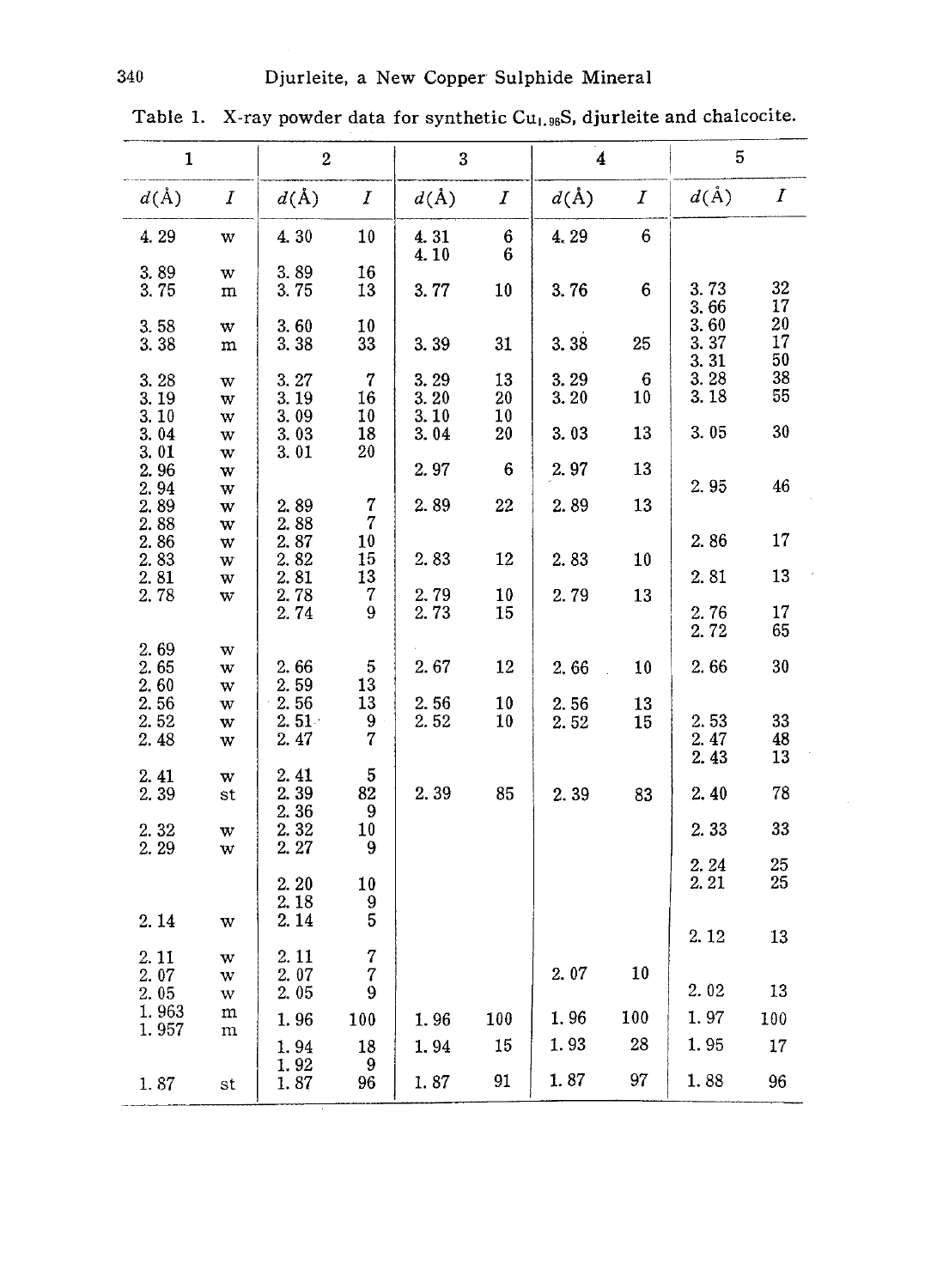# X-ray studies

The X-ray powder patterns of minerals from the localities men tioned above, were obtained by means of the Norelco diffractometer. They agree completely with the data of the synthetic  $Cu<sub>1.96</sub>S$  given by Djurle. In Table 1, the powder data of some of the materials are given together with those of the synthetic  $Cu<sub>1.96</sub>S$  by Djurle. For comparison, the data of chalcocite from the St. Ires Consols mine, Redruth, Cornwall, England (U. S. National Museum No. R-7909), are also given in the same table.

No appreciable displacements of corresponding peak positions are observed in the powder patterns of all djurleite specimens examined. This suggests a narrow, if any, solid solution range.

The principal points of distinction between chalcocite and djurleite in powder patterns are that strong reflections with  $d$ -values of 3.31 Å. and 2.72 Å. for chalcocite are either very weak or not observed for diurleite and that the three strongest reflections with  $d$ -values of 1.96 Å., 1.87 Å. and 2.39 Å. for djurleite are displaced to smaller  $\theta$ values for chalcocite. If the amount of djurleite, however, is very small in chalcocite, idenfication of djurleite, only by the X-ray powder method, is difficult.

One of the precession photographs of the specimen from the Ani mine is compared in Fig. 1 with that of the material synthesized by Kullerud. They show almost the same patterns, except small intensity differences between the corresponding reflections. Although

#### Table 1 (cont.)

- 1. Synthetic Cu<sub>1.96</sub>S (Djurle, 1958)<sup>2)</sup>. The *d*-values are calculated from  $sin^2\theta$ 's given by Djurle.
- 2. Djurleite, the Osarizawa mine, Akita, Japan (Cu/Ni radiation).
- 3. Djurleite, the Leonard mine, Butte, Montana, U. S. A. (Cu/Ni ra diation).
- 4. Djurleite, the Rendaiji mine, Shizuoka, Japan (Cu/Ni radiation).
- 5. Chalcocite, the St. Ires Consols mine, Redruth, Cornwall, England (Cu/Ni radiation).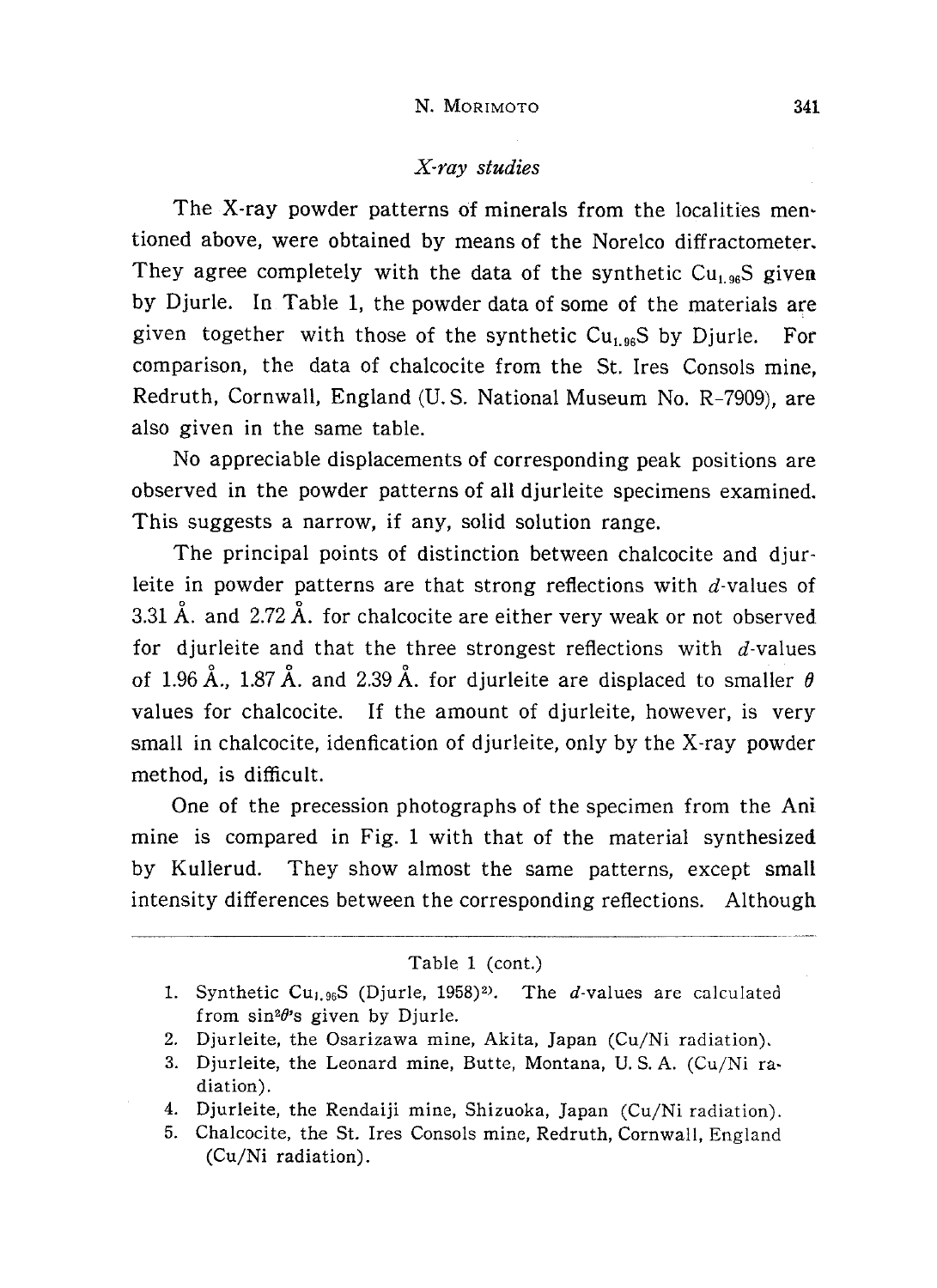the patterns show the same fundamental reflections as those of di genite and bornite (Morimoto and Kullerud, 1959)<sup>5)</sup>, the distribution of subsidiary reflections is quite different. These subsidiary reflec tions, suggesting the existence of some kind of long range ordering, make it difficult to determine the accurate cell dimensions and the space group. The symmetry obtained is orthorhombic.

#### Chemical composition

The chemical composition of the material from the Osarizawa mine was given as shown in Table 2.

| Table 2. Chemical composition |
|-------------------------------|
| of djurleite.                 |

|       |       | 2               | З      |
|-------|-------|-----------------|--------|
| Сu    |       | 79.86% 79.52%   | 77.57% |
| Fe    |       |                 | 0.51   |
| S     | 20.14 | 20.48           | 20.66  |
| Rem.  |       |                 | 0.37   |
| Total |       | 100.00% 100.00% | 99.11% |

1. Theoretical  $Cu<sub>2</sub>Si$ .

2. Theoretical  $Cu<sub>1.96</sub>S$ .

3. Djurleite from the Osarizawa mine (analyst S. Shimizu,  $1906$ )<sup>4) 9)</sup>.

The chemical formula cal culated from the result obtain ed by Shimizu is  $Cu_{1.91}Fe_{0.01}S$ . According to the microscope observations, which will be dis cussed below, djurleite is so closely interlaminated with di genite in most cases that complete separation is not possible. The result of the chemical analysis given above, therefore, only represents the composition of a djurleite-digenite mixture.

#### Microscope observations

All the polished sections were mounted in cold setting plastic. Under the microscope, djurleite was observed to occur as:

(a) Minute intermixed lamellae of mostly djurleite and digenite. The lamellae appear to have formed along octahedral planes as a result of unmixing (Ani and Rendaiji mines). This texture may be identical with the "lamellaren Kupferglanz" described by  $Randomr$ ?

(b) Aggregates of djurleite forming relatively large grains with very fine grains of digenite (Leonard mine).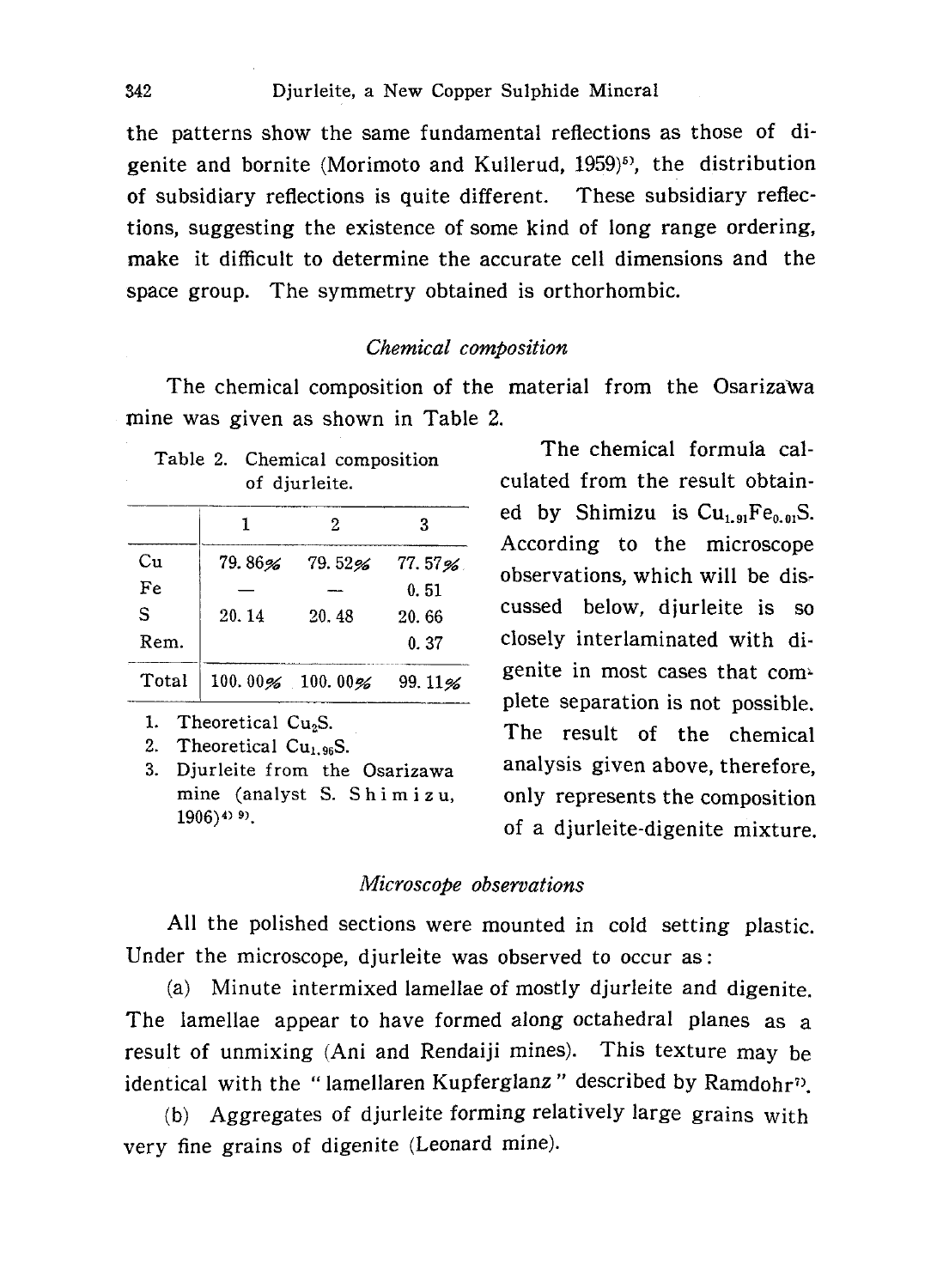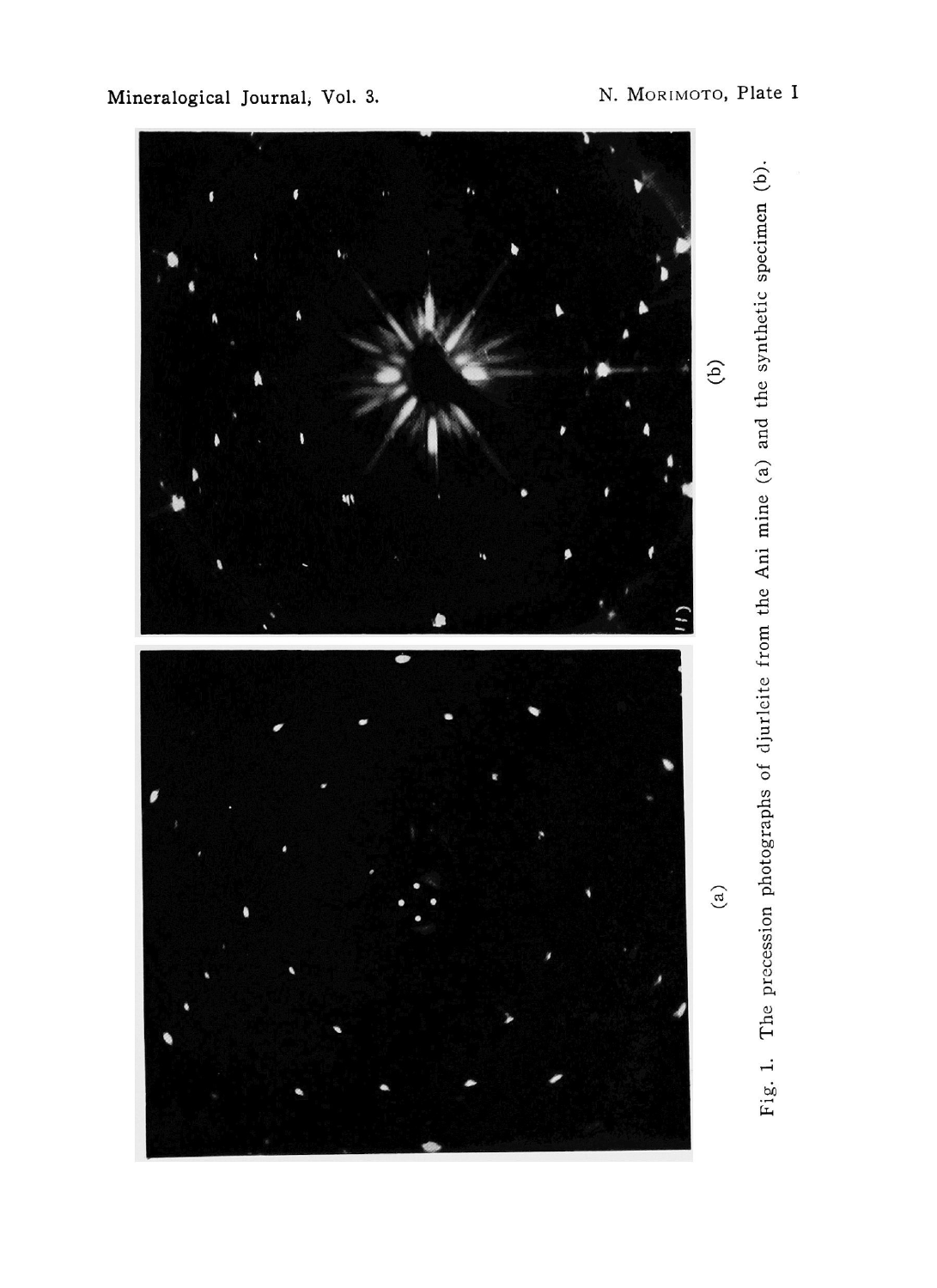(c) Extremely fine intermixed grains of both djurleite and dige nite (Osarizawa mine).

Bornite, chalcopyrite and pyrite are observed in association with djurleite in some specimens. Chalcocite associated with djurleite, however, has not been observed so far.

In reflected light, djurleite is less bluish than digenite and its reflectivity is higher than. both that of digenite and that of bornite in air as well as in oil. Using polarized light, djurleite is moderately anisotropic and changes from bluish to yellowish tint. The polishing-, and scratching-hardnesses of djurleite are almost identical with those of digenite.

## Stability

According to Djurle, this  $Cu<sub>1.96</sub>S$  phase is present in synthetic samples of compositions between  $Cu_{1.82}S$  to  $Cu_{1.99}S$  quenched from 400°C. and between Cu<sub>1.84</sub>S to Cu<sub>1.99</sub>S quenched from 75°C. Its lowtemperature form with low symmetry transforms to a high-temperature form with cubic symmetry at about 100°C. Roseboom<sup>8</sup> has, however, reported that the high-temperature form is tetragonal and breaks down, on heating, into digenite plus chalcocite, the reaction being reversible and occurring between  $100°$  and  $150°C$ . These results suggest that chalcocite and digenite may contain small amounts of djurleite in nature, although chalcocite coexisting with djurleite has not been found.

All the specimens of djurleite so far identified were previously believed to be chalcocite. This suggests that many specimens labelled chalcocite, especially co-existing with digenite, may really be djurleite.

## Acknowledgements

The morphological and X-ray single crystal studies and the chemical analyses on djurleite from various localities were under taken in the Mineralogical Department, University of Tokyo.

The writer expresses his thanks to Professor R. Sadanaga, T.